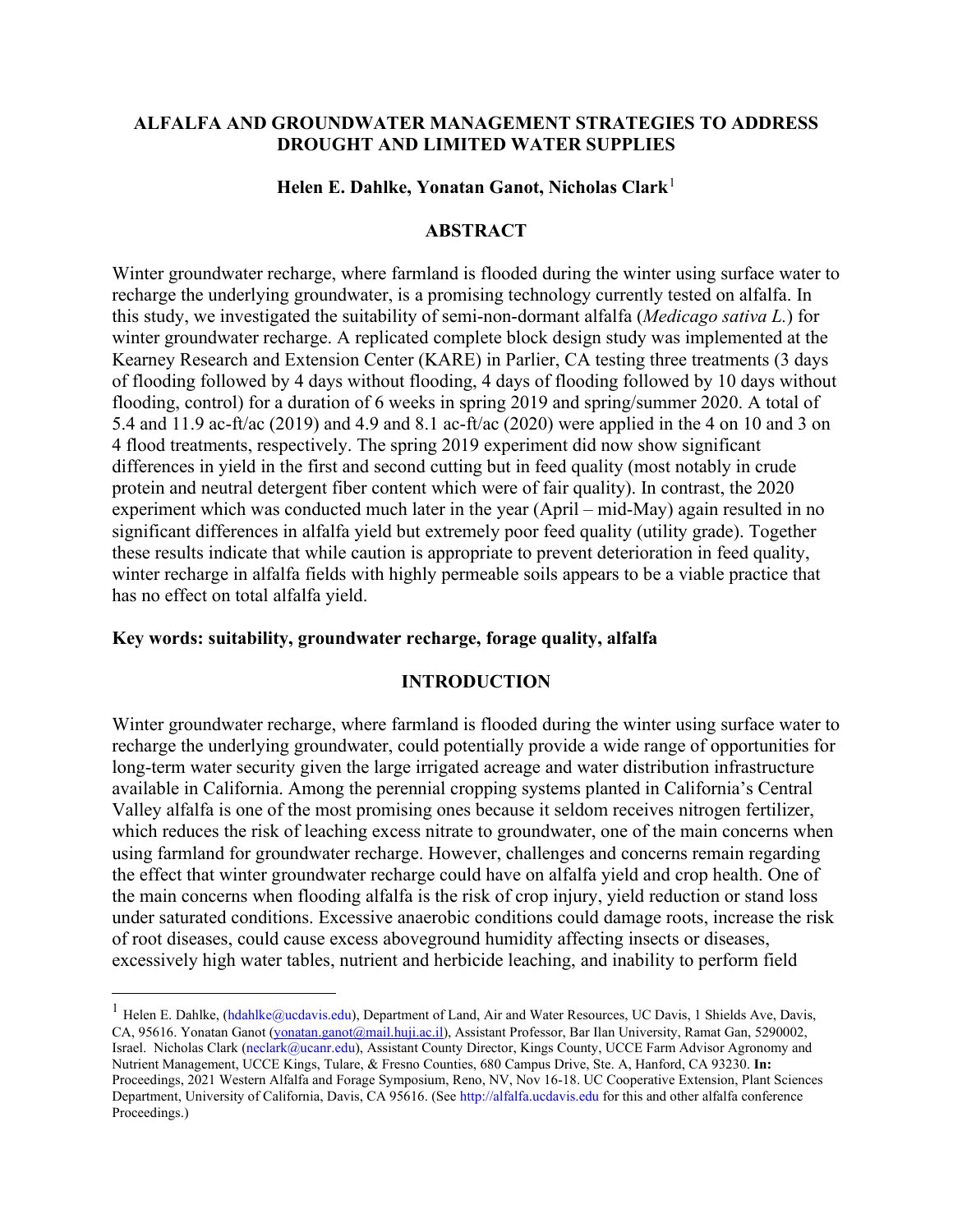operations due to wet conditions (Ganot et al., 2021a,b). In addition, in the southern Central Valley where demand for groundwater recharge is greatest, excess surface water for groundwater recharge becomes available late in the rainy season (e.g. March-May) because water originates from snowmelt from the Sierra Nevada Mountains, which might not align with the growing cycle of semi-dormant alfalfa varieties that enter an active growing stage in February. To evaluate the suitability of semi-dormant alfalfa for groundwater recharge, we conducted replicated on-farm experiments on a mature Ameristand 835NT RR alfalfa stands with a fall dormancy rating of 8 on a Hanford fine silty loam (SAGBI rating Good; O'Geen et al. 2015) to assess crop response to different excess winter water application rates and timings.

## *Methods*

We implemented three treatments: i) 4 days of flooding and 10 days of  $(4 \text{ on } 10)$ , ii) 3 days of flooding and 4 days off (3 on 4), and iii) control in a randomized complete plot design with three replicates on nine 20x44 sqft plots (Fig. 1). Treatments were applied for a total of 6 weeks between Feb 11 and March 24, 2019 and between Apr 6 and May 17, 2020, respectively. For the low (4 on 10) and high (3 on 4) frequency treatment a total of 5.4 ac-ft/ac and 11.9 ac-ft/ac of water were applied in addition to 2.32 inches of precipitation during 2019. In 2020 a total of 4.9 and 8.1 ac-ft/ac in addition to 0.56 inches of rainfall were applied on the low frequency and high frequency treatment, respectively. Treatments were instrumented with volumetric moisture sensors, electrical conductivity and soil temperature sensors (Meter TEROS 12), oxygen sensors (Figaro KE-25), and redox sensors (built in hose), which were installed at 2, 20, and 40 inches measuring at 10 min intervals. Plots were harvested with a small, flail-type harvester and subsamples were collected for biomass, yield and feed quality analysis.

# *Results*

One can see that during water application, soil water content quickly increased to field capacity indicating saturated conditions. Oxygen measurements during 2019 and 2020 indicate that available oxygen in the soil pore space gradually decreased over the course of the experiment, reaching nearly anoxic conditions (0-2%) during the last two weeks (Fig. 1). Alfalfa yield of the first and second cutting of the growing season in 2019 and 2020 did not show significant differences between treatments. 2019 yields varied between 3150 – 3284 lbs per acre for the first and 3393 -3762 lbs per acre (12% moisture content alfalfa) for the second cutting (Fig. 2a-b). In 2020, yield was measured during the first four cuttings of the season. Because of the late onset of the groundwater recharge experiment in 2020 the alfalfa in the flood treatments could not be harvested at the time of the first cutting (5/12/2020), leading to double the yield in the second cutting (first cutting in the flood treatments) on  $5/29/2020$  (Fig. 2c). For the 3<sup>rd</sup> and 4<sup>th</sup> cutting no statistical difference in yield could be observed between treatments and neither for the cumulative yield over the first four cuttings, indicating that the flooding for groundwater recharge did not have a negative effect on biomass production (Fig. 2c).

Alfalfa forage quality was assessed both in 2019 and 2020. Subsamples of the collected biomass from all harvests were sent to Rock River Laboratory for feed quality analysis. The forage quality test results showed a significant difference in crude protein (CP) content and total insoluble fiber content (aNDF) but not in the least digestible fibre content (ADF) between the control and flood treatments in 2019, indicating that the flooding for groundwater recharge has an effect on forage quality.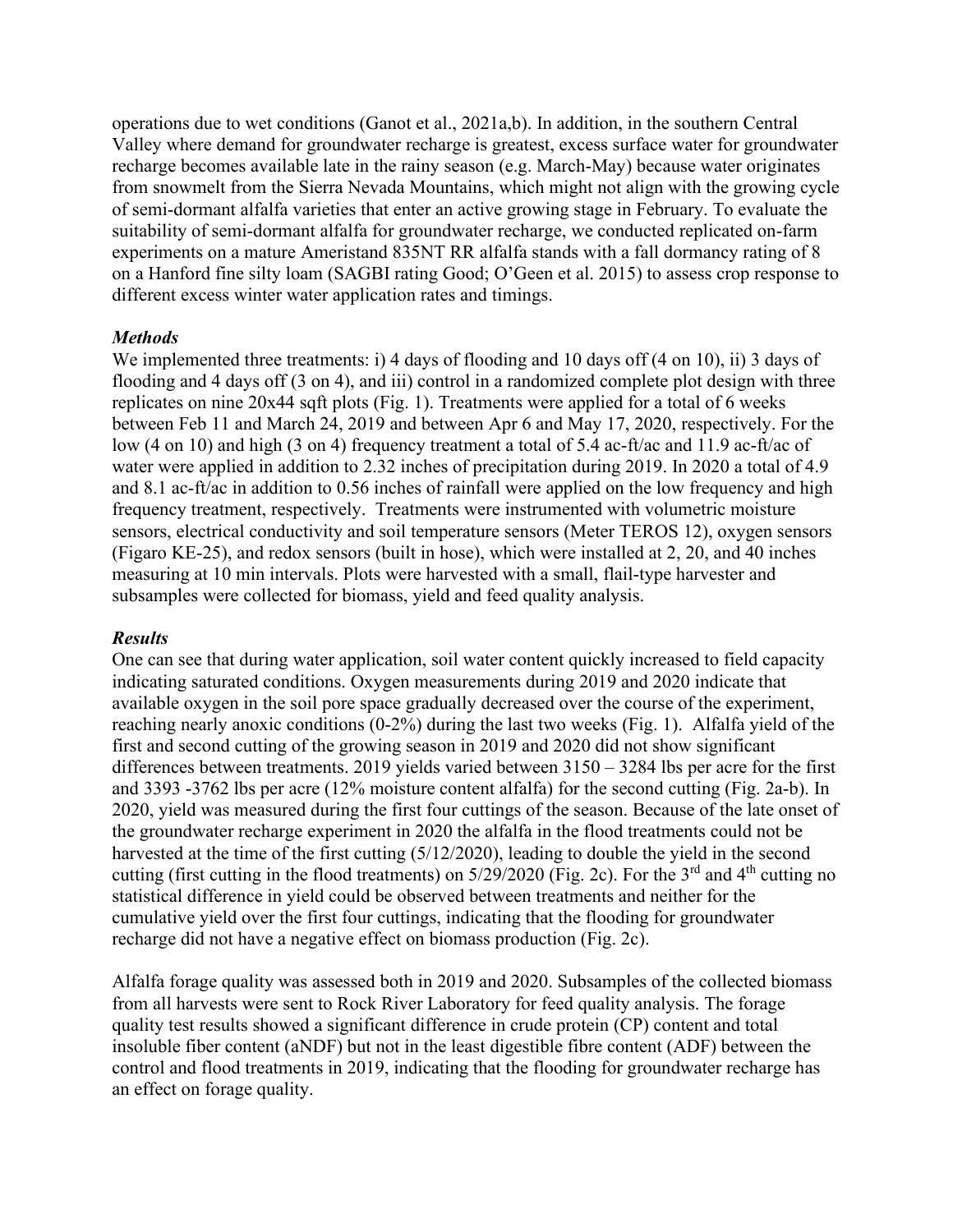

Figure 1: Environmental parameters measured during the 2020 recharge experiment in the Highfrequency (3-on-4) flood treatment plots. Sensors were installed at the soil surface, 25, 50, 100 cm below soil surface.

CP content varied between 20.17% and 21.56% (p-value =  $0.036$ ) and aNDF varied between 39.75% and 40.72% between the flood treatments and the control in 2019. Because alfalfa quality in the control plots (that were located in between the flood plots) was also comparatively low in 2019, we decided to harvest two additional checks in 2020, one far away (commercial control) from the flood plots and the other adjacent (irrigation control) to the flood plots in 2020. There was a significant difference in CP, aNDF, ADF and Ash content between the controls and the flood treatments, but overall feed quality was poor (in the control) and extremely poor in the flood treatments. The overall poor feed quality could be the result of winter management of the alfalfa stand. The alfalfa was not cut late in the fall season, resulting in a heavy stand early in the growing season that might have created favorable conditions for pests and pathogens. However, despite these management issues the results show clearly that water application for groundwater recharge late in the spring (May) is influencing alfalfa forage quality much more heavily than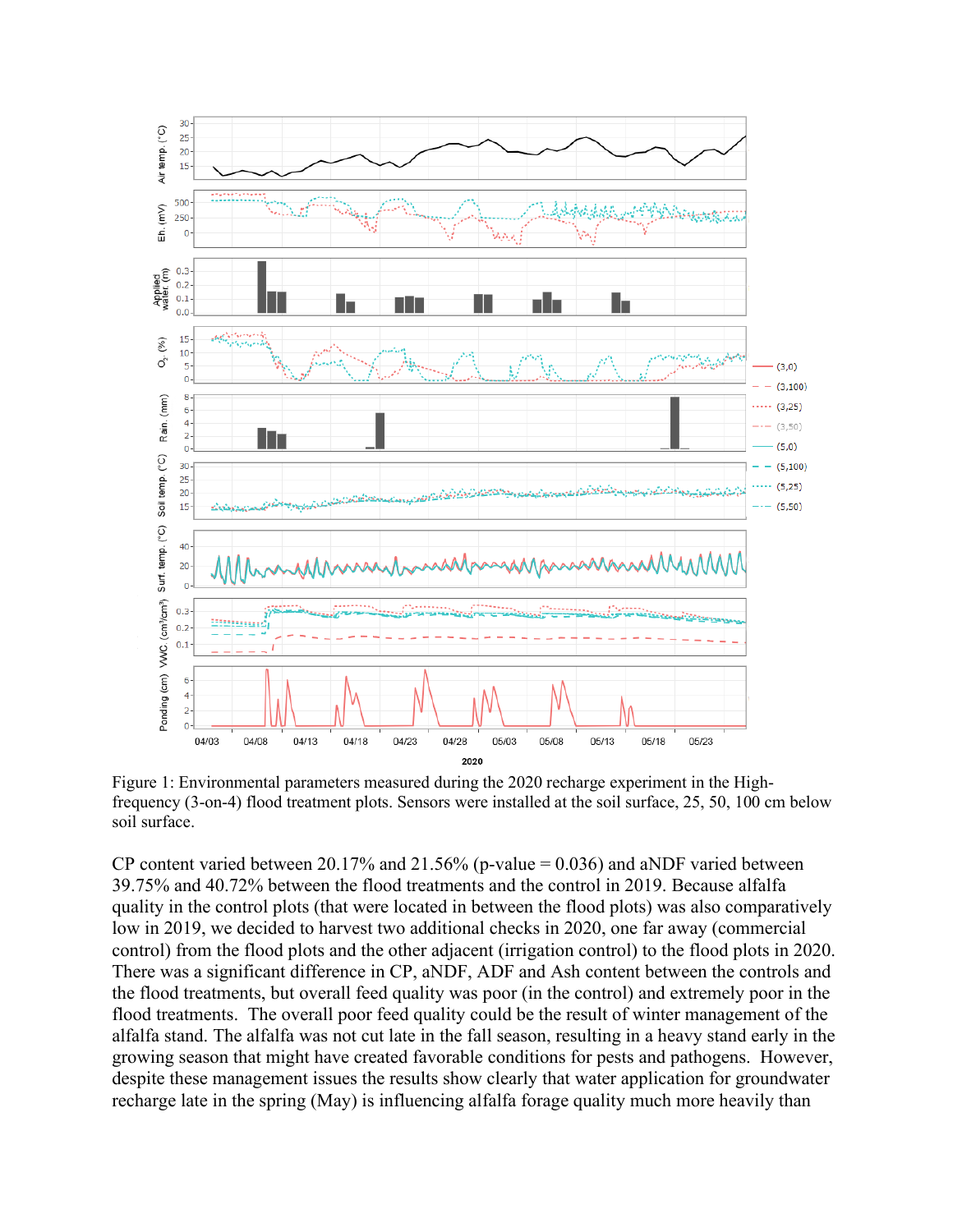

early in the spring season (March), when temperatures are cooler.

Figure 2: Alfalfa yield for 1st (4/23/2019)(a) and 2nd cutting (6/3/2019)(b) for 2019 recharge experiment. Plot (c) shows the clustered bar mean of alfalfa yield in tons hay @ 12% MC per acre by harvest date for the different irrigation treatments. The p-values were estimated with a Tukey honestly significant difference test assuming a significance level of  $\alpha$ =0.05.

# **CONCLUSIONS**

Results from our experiments indicate that high-frequency and low-frequency flooding of dormant and semi-non-dormant alfalfa during late winter, early spring showed no significant effect on alfalfa yield (biomass production) but on feed quality, particularly the digestible fiber content of the alfalfa. However, more research is needed to identify whether decreases in hay quality are purely due to spring flooding, or due to stand management during the winter, or both.

#### **REFERENCES**

Ganot, Y. and H.E. Dahlke. 2021a. Natural and Forced Soil Aeration during Agricultural Managed Aquifer Recharge (Ag-MAR). Vadose Zone Journal, [https://doi.org/10.1002/vzj2.20128.](https://doi.org/10.1002/vzj2.20128)